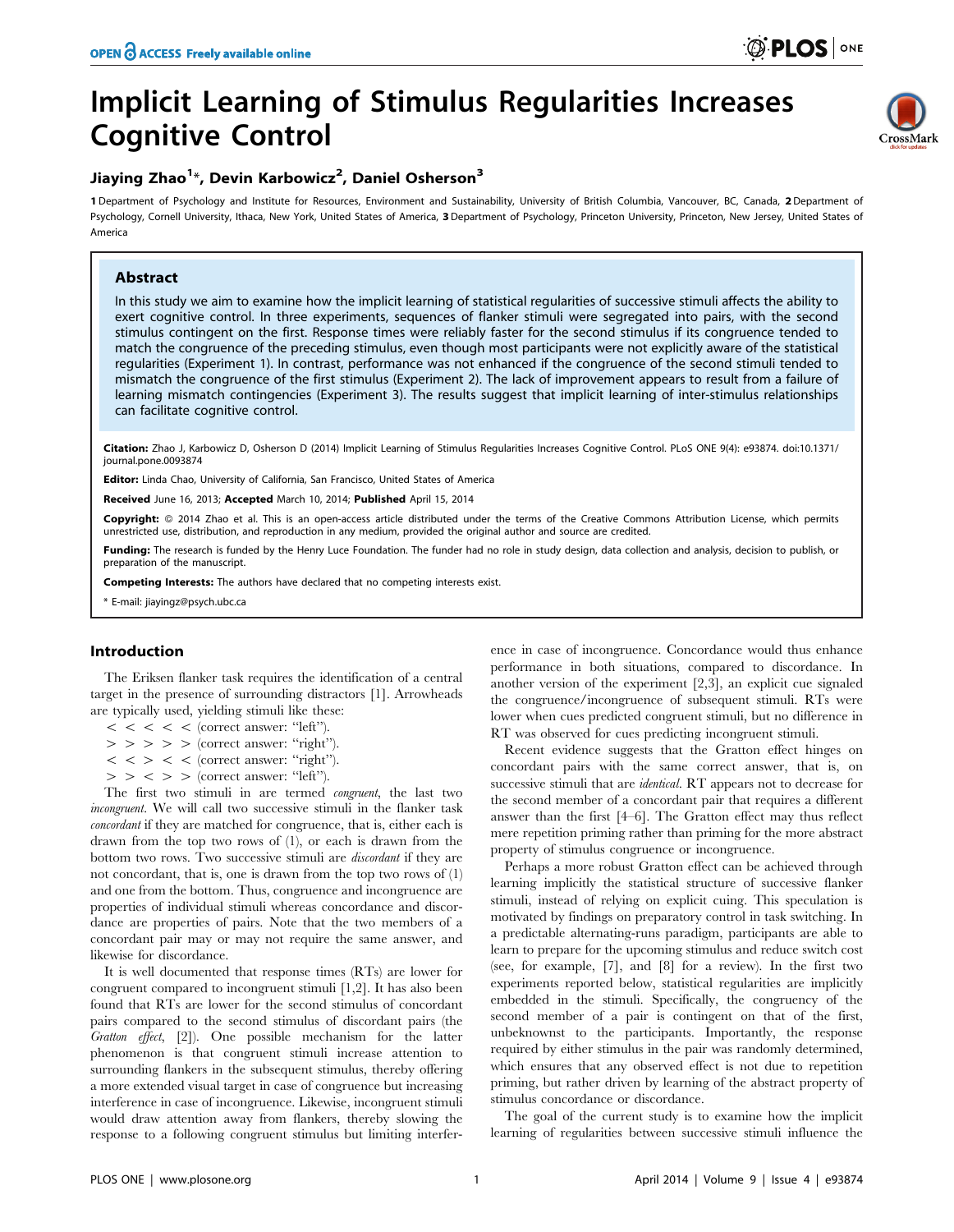control of attention. In all experiments, two flanker stimuli are presented in a pair for every trial. Unbeknownst to the participants, the congruency of the second stimulus is predictable from that of the first. In Experiment 1, the congruency of the second stimulus tends to remain the same as for the first (e.g., a congruent trial tends to follow another congruent trial). In Experiment 2, the congruency of the second stimulus tends to differ (e.g., a congruent trial tends to follow an incongruent trial). In all experiments, the overall percentage of congruent and incongruent trials is roughly the same (i.e., 50%). We hypothesize that the implicit learning of congruency between two stimuli will lead to faster response in the second stimulus in a pair.

#### Experiment 1

#### Methods

Participants. Sixty adults from Mercer County, New Jersey, were tested individually in return for \$5 compensation (39 female, mean age 22.5 yrs, SD = 2.8). All experiments reported here have been approved by the Princeton University Institutional Review Board. Written consent was obtained from every participant.

Materials and Procedure. Each trial consisted of a pair of stimuli presented sequentially. Stimuli were as shown in (1), presented at fixation on a computer monitor, occupying approximately two visual degrees. The trial began with the sign ''Get Ready'' displayed at the center of the screen for 1 second, followed by a blank screen for 500 ms. The first stimulus in a pair was then presented at the center of the screen until the participant responded. After response, a blank screen appeared for 500 ms. followed by the second stimulus which was presented until the participant responded again. Finally, a blank screen appeared for 500 ms. before the onset of the next trial. An example trial is shown in Figure 1.

There were two conditions in the experiment, called *concordant* versus random; they were performed by separate groups of thirty participants each (uninformed of the condition they were in). Each condition was composed of 200 trials, where each trial consisted of a pair of stimuli, as described above. In the concordant condition, 80% of the trials consisted of concordant pairs, 20% discordant. Half of the concordant trials involved congruent pairs, and the other half incongruent. Thus, if the first stimulus in a pair was congruent, there was an 80% probability that the second was also congruent. Likewise, if the first stimulus was incongruent, there was an 80% probability that the second was also incongruent. Within these constraints, all stimuli were chosen randomly. The first two columns of Table 1 lists all concordant pairs. Crucially, although the congruency of the pairs was manipulated, the central arrow direction was always randomly determined for every stimulus. This implies that participants could learn to predict the congruency of the second stimulus of a pair based on the first, but they could not learn to predict the specific arrow direction of the

second stimulus. In the random condition, the concordance of every pair was randomly determined. In other words, the congruency of the first stimulus in a pair was not predictive of the congruency of the second stimulus. Just as for the concordant condition, in the random condition the central arrow direction was randomly determined for every stimulus in every pair.

Participants performed five practice trials before starting the experiment. They were instructed to indicate the direction of the middle arrow by pressing the ''1'' key or the ''0'' key for left and right, respectively. Participants were required to respond as accurately and quickly as possible.

#### Results and Discussion

If participants in the concordant condition learned to exploit its congruency structure then these participants would be better prepared for the second stimulus in a pair, compared to participants in the random condition. Since learning might require several trials, however, we examined performance only on trials  $101 - 200$  in each condition. Moreover, only a subset of these latter trials were included in the analysis. Specifically, in the concordant condition, we included only the 80% of trials that exhibited the same congruency for the two stimuli (both congruent or both incongruent). Likewise, in the random condition, only the concordant trials were selected (50% of trials). It was then possible to compare accuracy and RT between the two conditions with respect to the very same stimuli. For example, performance on the second stimulus of the concordant trial  $\langle \langle \langle \rangle \rangle \langle \rangle$  followed by  $>$  > > > > was compared to performance on the second stimulus of the identical trial in the random condition. (Performance on the first stimulus in a pair was ignored.) Finally, for every trial, accuracy was calculated by comparing whether the response matched the central arrow. For every participant and separately for congruent and incongruent trials, RTs more than 2:5 standard deviations above the mean were excluded from the analysis. Only 2% of the trials were removed as a result.

Average accuracy and RT for the second stimulus of concordant pairs in both the concordant and random conditions are presented in Table 1. Accuracy and RT were analyzed with a two-way mixed-design ANOVA (between-subjects factor: concordant vs. random condition; within-subjects factor: congruent vs. incongruent trials). For RT, there was a main effect of condition  $[F(1,58) = 13.68, p < .001]$ , and also of congruency  $[F(1,58)=121.94, p<.001]$ . For accuracy, there was a main effect of congruency  $[F(1,58)=9.17, p=.004]$ , but not of condition  $[F(1,58)=.01, p=.91]$ . There was no reliable interaction for accuracy or RT  $[F's < 0.04, p > 0.8]$ . We also conducted a pair-wise comparison. For each row in Table 1, concordant and random conditions were compared via independent-sample t-tests (corrected for multiple comparisons). For every one of the 8 types of concordant trials, RT was reliably and consistently lower in the concordant condition than in the random condition. Despite the



Figure 1. Sample trial in Experiment 1. doi:10.1371/journal.pone.0093874.g001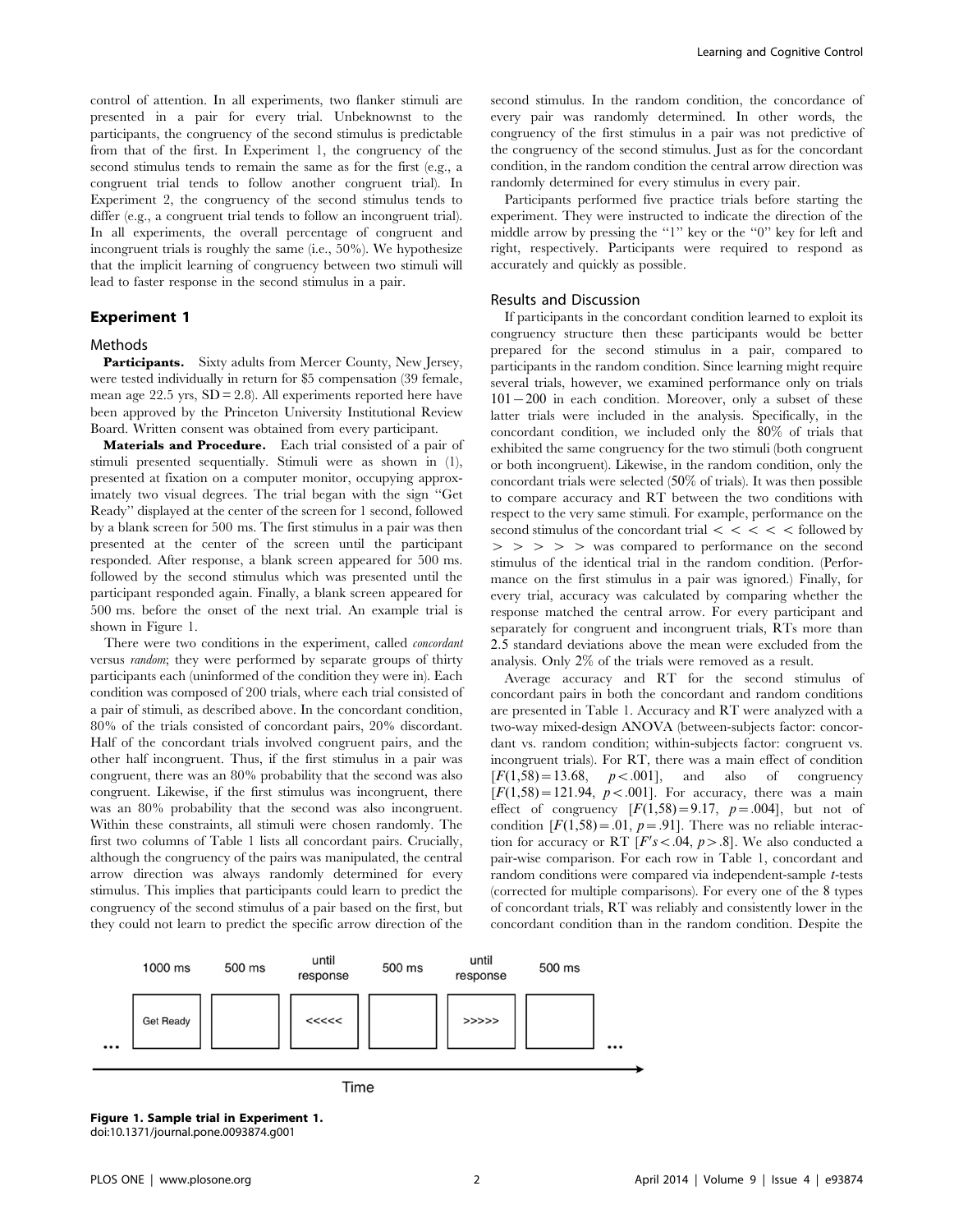**Table 1.** Average accuracy (%) and RT (ms.) for the second stimulus in concordant pairs from Experiment 1.

| Pair                          |                               | Concordant |             | Random     |              | Significance             |
|-------------------------------|-------------------------------|------------|-------------|------------|--------------|--------------------------|
| 1st stim.                     | 2nd stim.                     | Accu.      | <b>RT</b>   | Accu.      | <b>RT</b>    | <b>RT</b>                |
| $>$ > > > >                   | $<$ $<$ $<$ $<$ $<$           | 95.0(8.1)  | 416.2(71.5) | 97.7(6.3)  | 500.3(90.7)  | $t(58) = 3.99, p = .002$ |
| $\lt$ $\lt$ $\lt$ $\lt$ $\lt$ | $>$ > > > >                   | 97.1(5.2)  | 417.5(64.2) | 93.6(11.7) | 492.2(93.2)  | $t(58) = 3.62, p = .005$ |
| $\lt$ $\lt$ $\lt$ $\lt$ $\lt$ | $<$ $<$ $<$ $<$ $<$           | 99.6(2.3)  | 388.7(68.0) | 100(0)     | 449.0(77.1)  | $t(58) = 3.21, p = .02$  |
| $>$ > > > >                   | $>$ > > > >                   | 99.3(2.7)  | 380.8(62.6) | 98.9(6.1)  | 445.3(80.5)  | $t(58) = 3.46, p = .008$ |
| $\lt$ $\lt$ $\gt$ $\lt$ $\lt$ | $>$ > $<$ > >                 | 95.4(7.5)  | 474.2(79.6) | 89.8(19.5) | 543.4(92.5)  | $t(58) = 3.11, p = .02$  |
| $>$ > < > >                   | $\lt$ $\lt$ $\gt$ $\lt$ $\lt$ | 94.5(10.5) | 471.7(78.6) | 91.0(13.7) | 548.9(103.0) | $t(58) = 3.27, p = .01$  |
| $>$ > < > >                   | $>$ > $<$ > >                 | 94.7(8.0)  | 455.4(79.9) | 93.6(8.8)  | 524.9(95.7)  | $t(58) = 3.05, p = .03$  |
| $\lt$ $\lt$ $>$ $\lt$ $\lt$   | $<$ $<$ $>$ $<$ $<$           | 94.8(7.1)  | 438.7(60.9) | 92.6(8.8)  | 498.5(87.1)  | $t(58) = 3.08, p = .03$  |

(Standard deviations are in parentheses;  $p$  values are corrected for multiple-comparisons using the Bonferroni method). doi:10.1371/journal.pone.0093874.t001

improvements in RT, only six of the 30 participants in the concordant condition were aware of the statistical relationship between the first and the second stimuli. The same pattern of results was observed when the six participants were excluded from the analysis. To further support the role of learning, we analyzed RT of the first 100 trials. Since the implicit learning process occurs over time, the effect in the first half of the experiment may not be as strong as that in the second half. Indeed, we found that the RT difference was smaller between the concordant and the random conditions  $[F(1,58)=4.99, p=.03]$  in the first 100 trials. There was a reliable interaction between trials (first vs. second 100 trials) and condition  $[F(1,58) = 3.86, p = .04]$ . These results suggest that participants learned to exploit the partial predictability of congruence in the concordant condition, focussing attention adaptively for the second stimulus in a trial. The substantially lower RTs seen in Table 1 for congruent compared to incongruent trials may reflect the advantage accruing to spreading attention across multiple arrowheads with the same message.

#### Experiment 2

Experiment 1 documents the ability to exploit concordance in sequential stimuli but leaves open the same question about discordance. In a discordant pair if the first stimulus is congruent then the second is incongruent, and vice versa. Experiment 2 was isomorphic to the first except that it involved a discordant condition in place of the original concordant condition. The discordant condition was composed of 200 trials, 80% of which were discordant pairs, 20% concordant. Half of the discordant trials involved a congruent stimulus followed by incongruent, and the reverse for the other half. As before, the central arrow direction was always randomly determined for every stimulus. For the random condition, the data from Experiment 1 were used again. Thirty new participants were recruited for Experiment 2, drawn from the same pool as before (21 female, mean age  $=23.8$ ) yrs,  $SD=4.1$ ).

#### Results and Discussion

We compared performance on matching second stimuli in the discordant versus random conditions, taking into account just trials  $101 - 200$ . As before, only a subset of the trials were included in the analysis. Specifically, in the discordant condition, we included only the 80% of trials that exhibited different congruency for the two stimuli. Likewise, in the random condition, only the discordant trials were selected (50% of trials). Trials with RTs

beyond 2.5 standard deviations of the mean for every participant and for every congruency level were excluded. Only 3% of the trials were removed as a result.

Accuracy and RT for the second stimulus of discordant pairs in the two conditions are presented in Table 2. As in Experiment 1, accuracy and RT were analyzed using a two-way mixed-design ANOVA (between-subjects factor: discordant vs. random condition; within-subjects factor: congruent vs. incongruent trials). For RT, there was a main effect of congruency  $[F(1,58) = 141.26,$  $p < .001$ ], but not of condition  $[F(1,58) = 1.40, p = .24]$ . For accuracy, there was a main effect of congruency  $[F(1,58) = 55.93]$ ,  $p < .001$ ], but not of condition  $[F(1,58) = 1.32, p = .26]$ . There was no reliable interaction for accuracy or RT  $[F's < 1.0, p > .3]$ . Pair-wise comparisons revealed that for none of the eight types of discordant trials was RT reliably lower in the discordant compared to random condition; there were also no reliable differences in accuracy. Notice, however, that for all types of trials, the RTs were numerically lower in the discordant compared to random condition. Only four of the 30 participants in the discordant condition noticed the statistical relationship, and the results remained the same without the four participants. The results show that there was no RT benefit in the second stimulus for discordant pairs.

Comparison of the two experiments suggests that it is more difficult to learn discordant relationships compared to concordant. To verify this, we contrasted performance on trials in which the second stimulus was matched between concordant and discordant conditions. For example, a concordant trial  $>$  > > > > followed by vvvvv from Experiment 1 was matched with the discordant trial  $\gt$   $>$   $\lt$   $>$   $\gt$  followed by  $\lt$   $\lt$   $\lt$   $\lt$ from Experiment 2; performance on the second stimuli was then compared. As before, only trials  $101-200$  were used, and outliers were dropped (see Table 3). A two-way mixed-design ANOVA (between-subjects factor: concordant vs. discordant condition; within-subjects factor: congruent vs. incongruent trials) revealed a main effect of congruency  $[F(1,58)=81.35, p<.001]$  and of condition  $[F(1,58) = 3.70, p = .05]$  for accuracy. For RT, there was a main effect of congruency  $[F(1,58)=133.31, p<.001]$  and of condition  $[F(1,58)=8.50, p=.005]$ . Thus, across the four stimulus types there was a significant difference in accuracy and in RT between concordant and discordant trials. Participants responded faster to the second stimulus of a pair when the congruence of the first stimulus reliably matched the congruence of the second; in contrast, the second stimulus received no such performance boost when the congruence of the first stimulus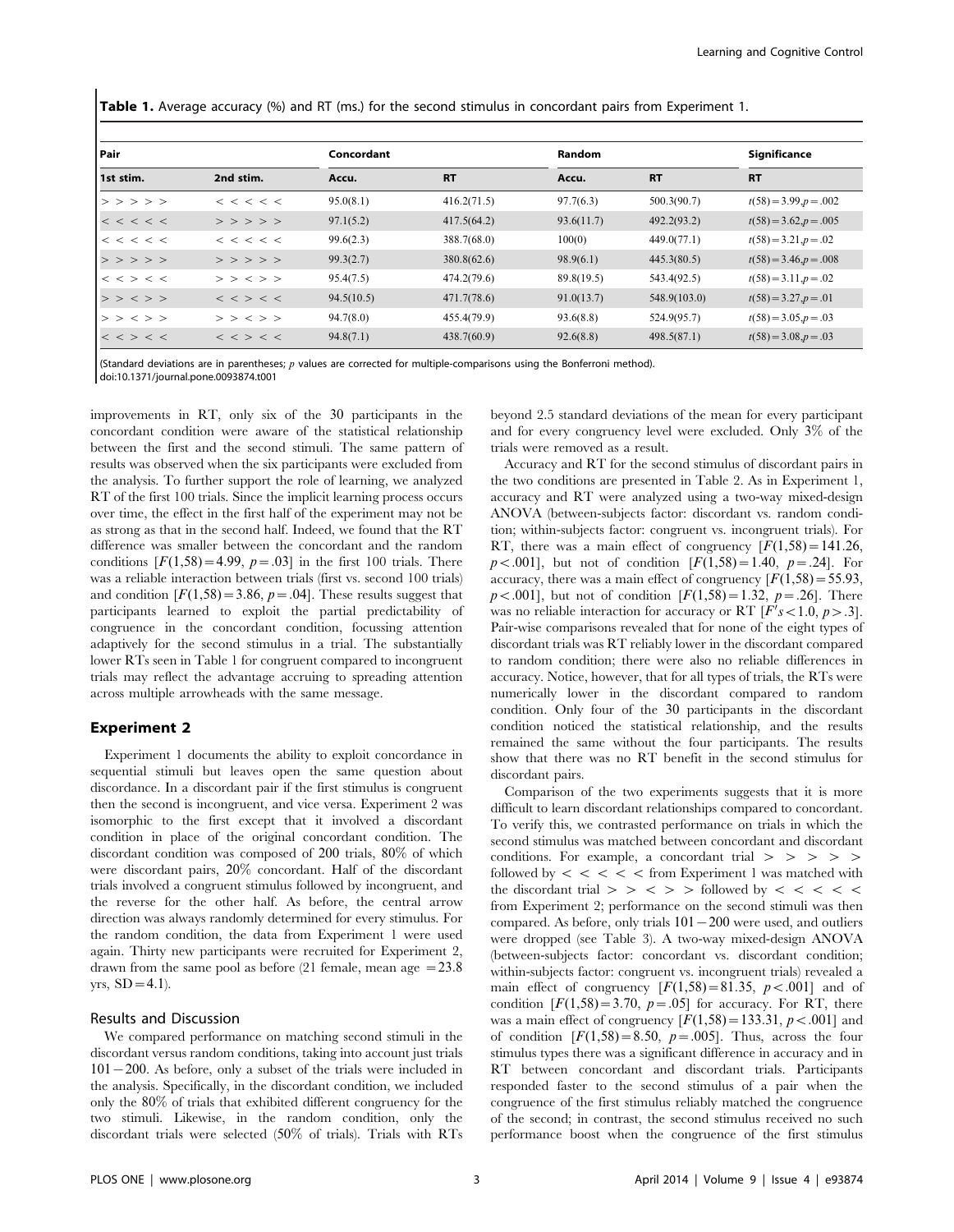reliably mismatched the congruence of the second. There was also reliably greater accuracy for concordant trials in which the second stimulus was incongruent.

Why did participants fail to show improved performance for discordant trials? Either they failed to learn the statistical relationship between the two stimuli in a pair, or they failed to exploit the relationship despite learning it. To clarify the matter, we performed a third experiment in which participants were explicitly told about the statistical relationships between the two stimuli in a pair. This allowed us to examine whether having learned the regularities in advance would lead to a reduction in RT of the second stimulus in a pair.

#### Experiment 3

Experiment 3 was like Experiment 2 except that participants were explicitly informed that every pair was discordant, that is, congruence was (invariably) followed by incongruence and vice versa. In a pilot study, we used 100% probability without explicit instructions, and the results were similar to those in Experiment 2. To ensure that participants have indeed learned the regularities, we used explicit instructions here. As before, half of the discordant trials involved a congruent stimulus followed by an incongruent stimulus, and the reverse for the other half. Since all trials were discordant, all trials were included in the analysis. Thirty new participants completed Experiment 3 (20 female, mean age  $=21.5$ )  $yrs, SD = 3.2$ .

#### Results and Discussion

To determine whether participants exploited discordance in the present procedure, we compared performance on the second stimuli with performance on matching stimuli in the random condition of Experiment 1. As before, only trials  $101-200$  were included and RT outliers were excluded (only 2% of the trials were removed as a result). The results are presented in Table 4.

As before, accuracy and RT were analyzed with a two-way mixed-design ANOVA (between-subjects factor: discordant vs. random condition; within-subjects factor: congruent vs. incongruent trials). For RT, there was a main effect of condition  $[F(1,58)=3.95, p=.05]$ , and also of congruency  $[F(1,58)=189.18, p<.001]$ . For accuracy, there was a main effect of congruency  $[F(1,58)=47.10, p<.001]$ , but not of condition  $[F(1,58)=1.98, p=.16]$ . There was no reliable interaction for accuracy or RT  $[F's < 1.6, p > .2]$ . We also compared the present results with those in Experiment 2, using

a two-way ANOVA (between-subjects factor: discordant (explicit) vs. discordant (implicit) vs. random; within-subjects factor: congruent vs. incongruent). For accuracy, there was a main effect of congruency  $[F(1,87) = 86.96, p < .001]$ , but not of condition  $[F(2,87)=1.32, p=.27]$ . For RT, there was a main effect of congruency  $[F(1,87)=218.04, p<.001]$ , but a marginal main effect of condition  $[F(2,87)=2.34, p=.10]$ . There was no reliable interaction for accuracy or RT  $[F's < 1.5, p > .2]$ . This suggests that learning the discordant structure via explicit instructions resulted in faster RTs, compared to implicit learning of discordance.

It can be seen that RTs in the present experiment were reliably lower for most stimulus types compared to the random condition of Experiment 1. The enhanced performance seems not to be due to delaying the response to first stimuli. The average RTs of the first stimuli in the present condition and in the random condition of Experiment 1 were  $513.8k$  (SD = 167.3) and  $571.0$  (SD = 82.6), respectively, not reliably different  $\lceil t(58)=1.68, p=.10$ . We also note that there was no reliable difference in accuracy between the two conditions for any type of discordant trial. Thus, having been informed ahead of time about the regularities in discordant pairs resulted in faster RTs in the second stimulus. This suggests that the lack of improvement in RT in Experiment 2 is due to a failure to learn the statistical regularities of discordant pairs, rather than a failure to exploit the regularities despite learning them.

#### General Discussion

Our first experiment documents the control over attention that observers can exercise when they learn that the congruency of one stimulus tends to match that of a successor. Importantly, this effect is not due to repetition priming since the response required by either stimulus in a concordant pair was randomly determined. The unanimous reduction in RT in the second stimulus across all types of trials suggests that the effect is driven by the learning of the concordant structure. That is, a congruent stimulus tends to be followed by another congruent stimulus, or an incongruent stimulus followed by another incongruent one. Remarkably, such learning occurred at an implicit level, because the vast majority of participants were unaware of the concordant structure. Presumably, the control is based on extending attention to the flankers for upcoming congruent stimuli and restricting it for incongruent. The same RT effect was observed for discordant trials, where the congruency of the first stimulus mismatches that of the second, but only when such structure was explicitly mentioned (Experiment 3).

Table 2. Average accuracy (%) and RT (ms.) for the second stimulus in discordant pairs from Experiment 2.

| Pair                          |                               | <b>Discordant</b> |              | <b>Random</b> |              |
|-------------------------------|-------------------------------|-------------------|--------------|---------------|--------------|
| 1st stim.                     | 2nd stim.                     | Accu.             | <b>RT</b>    | Accu.         | <b>RT</b>    |
| $>$ > > > >                   | $>$ $>$ $<$ $>$ $>$           | 95.6(6.0)         | 524.3(104.9) | 95.3(12.1)    | 543.0(82.1)  |
| $\lt$ $\lt$ $\lt$ $\lt$ $\lt$ | $>$ > < > >                   | 88.7(9.0)         | 524.1(102.7) | 83.9(23.8)    | 538.5(85.0)  |
|                               | $\lt$ $\lt$ $\gt$ $\lt$ $\lt$ | 91.2(11.2)        | 516.4(113.5) | 89.2(18.8)    | 541.2(103.4) |
| $>$ > > > >                   | $\lt$ $\lt$ $\gt$ $\lt$ $\lt$ | 86.7(11.7)        | 534.3(123.6) | 82.6(21.1)    | 545.3(80.2)  |
| $\lt$ $\lt$ $\gt$ $\lt$ $\lt$ | $<$ $<$ $<$ $<$ $<$           | 99.0(3.1)         | 464.0(84.1)  | 98.7(3.9)     | 495.4(68.7)  |
| $>$ > < > >                   | $\lt$ $\lt$ $\lt$ $\lt$ $\lt$ | 98.1(6.6)         | 443.3(82.1)  | 98.9(6.1)     | 473.6(74.1)  |
| $>$ > < > >                   | $>$ > > > >                   | 98.1(4.5)         | 459.5(79.2)  | 96.8(7.8)     | 501.8(84.8)  |
| $\lt$ $\lt$ $>$ $\lt$ $\lt$   | $>$ > > > >                   | 98.5(4.2)         | 442.0(86.3)  | 98.4(6.5)     | 469.2(74.0)  |

(Standard deviations are in parentheses).

doi:10.1371/journal.pone.0093874.t002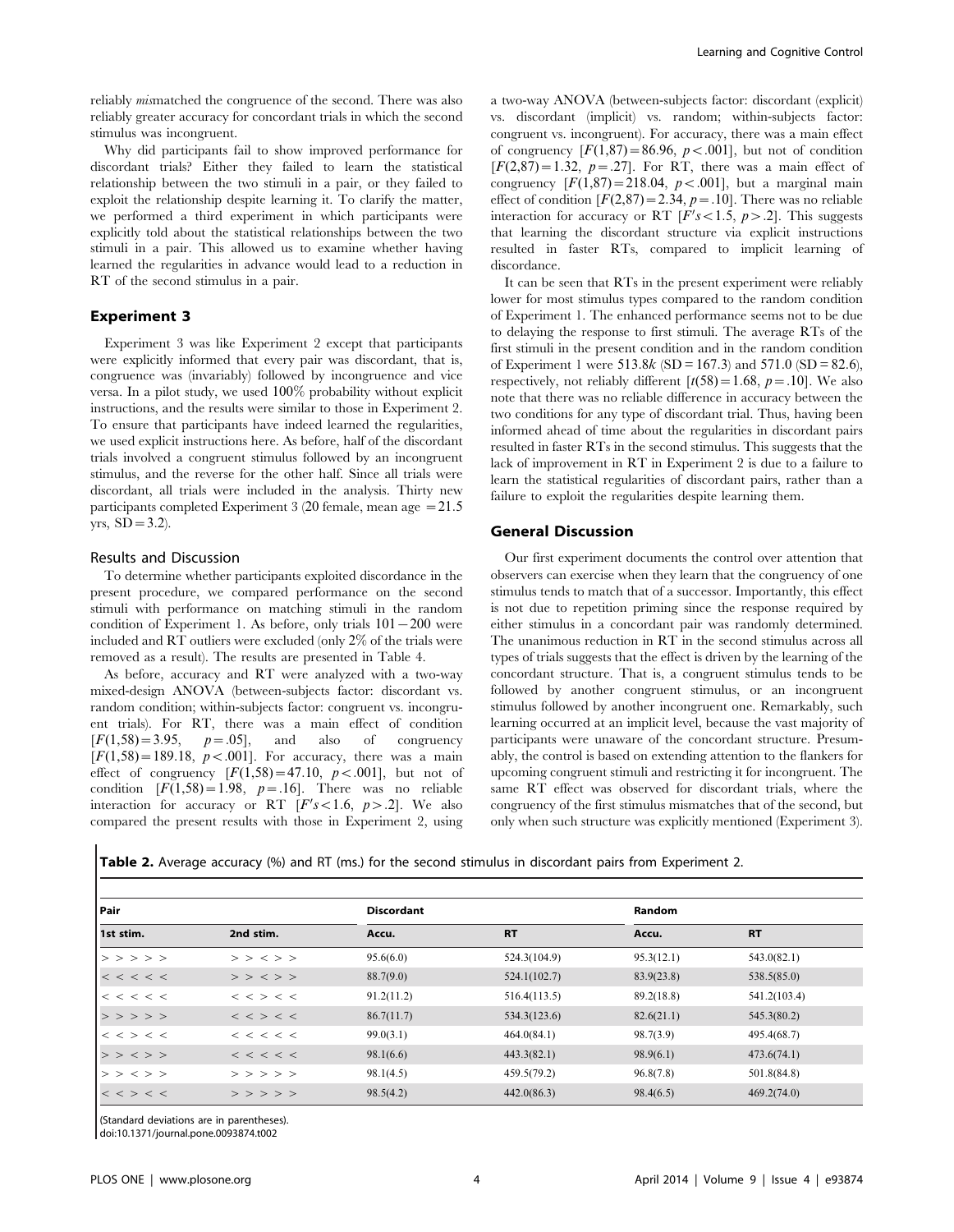**Concordant Concordant Discordant Discordant Concordant Significance** 2nd stim. Accu. RT Accu. RT Accu. RT  $\langle \langle \rangle \langle \rangle \langle \rangle = \langle \rangle \langle \rangle = 97.2(4.8)$  403.9(67.4) 98.8(3.2) 453.3(80.0) t(58) = 1.50,p = .55 t(58) = 2.59,p = .05  $\Rightarrow$   $\Rightarrow$  98.2(2.8) 400.2(60.8) 98.2(3.6) 450.7(79.3)  $t(58) = .05, p = 1.0$   $t(58) = 2.77, p = .03$  $\gamma > \langle > \rangle$  95.3(4.9) 464.1(76.4) 92.2(5.9) 526.9(99.6) t(58)=2.14,p=.15 t(58)=2.74,p=.03  $\langle \times \rangle \langle \times \rangle$  94.4(7.4) 446.6(67.5) 89.2(8.6) 524.3(112.3) t(58) = 2.48,p = .06 t(58) = 2.83,p = .02

(Standard deviations are in parentheses;  $p$  values are corrected for multiple-comparisons using the Bonferroni method). doi:10.1371/journal.pone.0093874.t003

Table 3. Average accuracy (%) and RT (ms.) for the second stimulus in concordant and discordant pairs.

In contrast, discordance (mismatch of congruency) was difficult to learn implicitly (Experiment 2).

Our results suggest that cognitive control, a process which usually involves the active maintenance of explicit goals in working memory, can be governed by the implicit learning of stimulus relationships. Unlike most studies on cognitive control, participants in Experiment 1 were not informed about concordance, and instead learned the regularities spontaneously during the experiment. Such learning can be highly ecological and useful, suggesting that the existence of environmental regularities can allow participants to automatically increase their attentional control, even in the absence of explicit instructions or awareness.

The current results also suggest that the Gratton effect can be driven by a failure in learning the discordant structure, rather than a failure to exploit the regularities despite learning them. Regardless of concordance or discordance, RT declined for all types of trials when the congruency in the first stimulus predicted that of the second stimulus implicitly in Experiment 1 and explicitly in Experiment 3. This is consistent with recent findings on how the congruency of the previous stimuli influences performance on the upcoming trial, and how increasing the amount of concordant or discordant trials influences RT [9,10].

It remains to understand why implicit learning is impeded by mismatching congruency between stimuli whereas it is possible when congruency matches (Experiment 2 versus 1). The two situations, after all, convey equivalent information. Several factors can potentially explain such failure in learning. First, it may be more difficult to perceive discordance than concordance [11,12], the former involving a change in stimulus property (e.g.,

congruency predicts incongruence), whereas the latter involving no such change (e.g., congruency predicts congruency). Second, even if discordance can be perceived, it may be more effortful to switch between attending narrowly to the central arrow and attending broadly to the whole stimulus, as evidenced by various task switching costs in previous studies [8,13]. This switch cost may not allow learning to be fully expressed. Third, since a discordant pair always involves the alternation between a congruent and an incongruent stimulus, such alternation could impede feature integration on the second stimulus [14] or result in negative priming [5,6], which can prevent the learning of regularities between stimuli. Specifically, feature integration on discordant pairs may slow down performance because partial feature repetition in the second stimulus may require the feature binding in the first stimulus to be undone. This account could account for the differences in RT between concordant and discordant pairs (see Table 3). Finally, since cognitive control can be configured by the occurrence of conflict [15], attentional control may be increased following high-conflict incongruent trials, and yet decreased following low-conflict congruent trials. This suggests that incongruent trials can trigger a narrowing of attention which would in turn lead to faster RTs for upcoming incongruent trials, while congruent trials can induce a broadening of attention which would lead to faster RTs for upcoming congruent trials but slower RTs for incongruent trials. This may explain the faster RTs in concordant trials in Experiments 1 and slower RTs in discordant trials in Experiment 2. Further studies are needed to tease these ideas apart.

Table 4. Average accuracy (%) and RT (ms.) for the second stimulus in discordant pairs in Experiment 3 compared to the random condition in Experiment 1.

| Pair                                        |                                   | <b>Discordant</b> |              | <b>Random</b> |              | Significance            |  |
|---------------------------------------------|-----------------------------------|-------------------|--------------|---------------|--------------|-------------------------|--|
| 1st stim.                                   | 2nd stim.                         | Accu.             | <b>RT</b>    | Accu.         | <b>RT</b>    | <b>RT</b>               |  |
| $>$ > > > >                                 | $>$ $>$ $<$ $>$ $>$               | 95.5(6.3)         | 478.6(144.4) | 95.3(12.1)    | 543.0(82.1)  | $t(58) = 2.12, p = .30$ |  |
| $\lt$ $\lt$ $\lt$ $\lt$ $\lt$               | $>$ > < > >                       | 89.9(14.9)        | 492.5(145.0) | 83.9(23.8)    | 538.5(85.0)  | $t(58) = 1.48, p = .98$ |  |
|                                             | $\langle \langle \rangle \rangle$ | 95.6(6.5)         | 480.6(151.2) | 89.2(18.8)    | 541.2(103.4) | $t(58) = 1.81, p = .60$ |  |
| $>$ > > > >                                 | $\lt$ $\lt$ $\gt$ $\lt$ $\lt$     | 84.8(15.1)        | 478.6(142.5) | 82.6(21.1)    | 545.3(80.2)  | $t(58) = 2.21, p = .25$ |  |
| $\lt$ $\lt$ $\gt$ $\lt$ $\lt$               | $\,<\,$ < $\,<\,$ < $\,<\,$       | 98.6(3.3)         | 429.4(135.9) | 98.7(3.9)     | 495.4(68.7)  | $t(58) = 2.37, p = .18$ |  |
| $>$ > < > >                                 | $\lt$ $\lt$ $\lt$ $\lt$ $\lt$     | 99.1(3.8)         | 421.7(154.0) | 98.9(6.1)     | 473.6(74.1)  | $t(58) = 1.66, p = .83$ |  |
| $\vert \rangle$ > $\vert \rangle$ > $\vert$ | $>$ > > > >                       | 97.8(4.3)         | 430.9(157.9) | 96.8(7.8)     | 501.8(84.8)  | $t(58) = 2.17, p = .29$ |  |
| $\lt$ $\lt$ $>$ $\lt$ $\lt$                 | $>$ $>$ $>$ $>$ $>$               | 98.7(4.1)         | 418.3(156.7) | 98.4(6.5)     | 469.2(74.0)  | $t(58) = 1.61, p = .92$ |  |

(Standard deviations are in parentheses; p values are corrected for multiple-comparisons using the Bonferroni method). doi:10.1371/journal.pone.0093874.t004